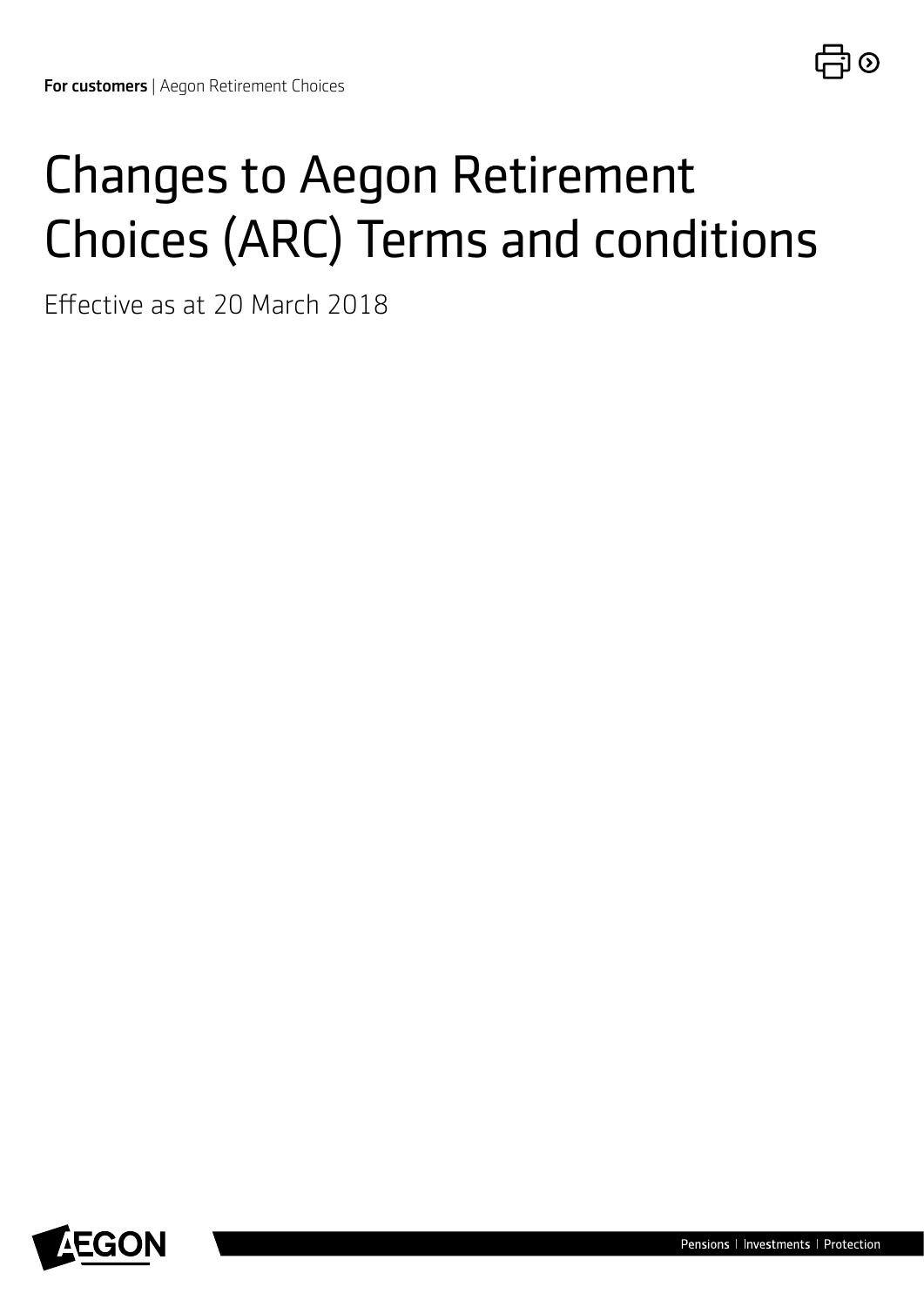We've made changes to the ARC terms and conditions and we've detailed these in the table below.

We've made some alterations to reflect process changes we've made to ARC and to make some areas clearer to you.

If you are unhappy with the proposed changes to these terms and conditions you should notify us of this. You have the right to terminate your use of the ARC service and request that we close all your products and pay the proceeds to your UK bank account or transfer investments, or the proceeds of their sale to another provider, where applicable, at no additional cost to you.

The table below sets out all the changes made, however the following list details some of the most significant changes you should be aware of:

• We have made changes to the sections of the terms and conditions which deal with how investments held in your single life General Investment Account ('GIA') are treated on notification of your death. Currently where we are notified of your death we sell the investments and place the proceeds of their sale into the cash facility of your GIA. The proceeds are then held until we receive instructions from your legal personal representatives.

Following the changes, on notification of your death we will no longer sell the investments in your GIA and these will continue to be held in the GIA until we receive instructions from your legal personal representatives. This means that your investments remain subject to market conditions and so could make losses or gains between the date we are notified of your death and when your legal personal representatives provide us with instructions.

• We have made changes to the sections of the terms and conditions which deal with how investments held in your Individual Savings Account ('ISA') are treated on notification of your death. Currently where we are notified of your death we sell the investments and place the proceeds of their sale into the cash facility of a GIA which we open to hold the proceeds. The proceeds are then held until we receive instructions from your legal personal representatives.

Following the changes, on notification of your death we will no longer sell your investments and these will continue to be held in your ISA until we receive instructions from your legal personal representatives. This means that your investments remain subject to market conditions and so could make losses or gains between the date we are notified of your death and when your legal personal representatives provide us with instructions.

 We have also made a further amendment following a legislative change which outlines that the tax status of your ISA on your death will depend on the date of your death. If you die on or before 5 April 2018 your ISA will lose its tax exempt status, whereas if you die on or after 6 April 2018 your ISA will retain its tax exempt status subject to certain time limits and conditions set out in the ISA Regulations.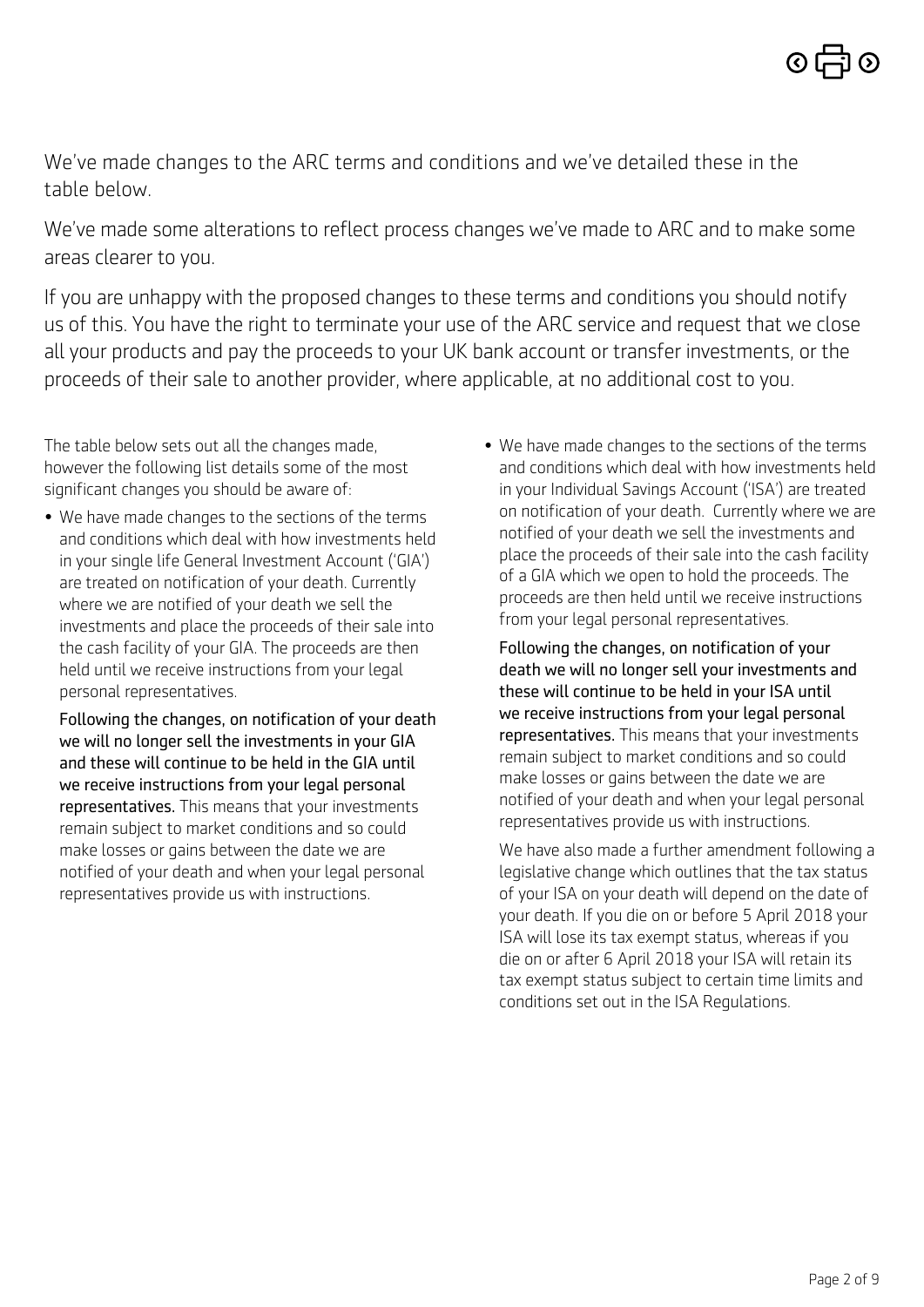- We have clarified the circumstances in which we can amend your terms and conditions, including making changes to our charges to give you certainty around the reasons why we may change your terms and conditions or increase our charges and your options should you be unhappy with a proposed change.
- We have introduced a new power which will allow us to pass on the cost of holding your cash with HSBC should HSBC start charging us for holding cash on deposit with them. This could happen where negative interest rates apply.
- Accidental death benefit (ADB) will no longer be available in respect of SIPPs with a start date of 20 March 2018 or later, however existing SIPP customers on 19 March 2018 with this feature will be unaffected and ADB will continue to apply in line with the terms and conditions.
- We have made changes to the sections of the terms and conditions which deal with how your investments are managed and traded, and other consequential amendments to account for changes in regulation which apply from 3 January 2018.
- We have introduced new options for the treatment of income received from your investments. You can now choose to have any income automatically paid to your bank account or to be reinvested in the investments from which the income was paid, subject to some restrictions.
- We have introduced 'pre-funding' of switches capability (including switches carried out as part of rebalancing instructions) subject to some restrictions. Currently where you request a switch (which is the selling of one investment in order to purchase another investment) we wait until the proceeds of the sale are received as cleared funds before instructing the purchase. Pre-funding of switches means that we will instruct the purchase when we receive confirmation of the sale price(s) for all of the sale transactions.

Where a clause has been added or deleted, all other clauses have been renumbered accordingly. Any reference to a clause is to the old clause number, unless otherwise stated. These changes take effect on 20 March 2018.

Please note that the page number references are to the April 2016 version of the ARC terms and conditions.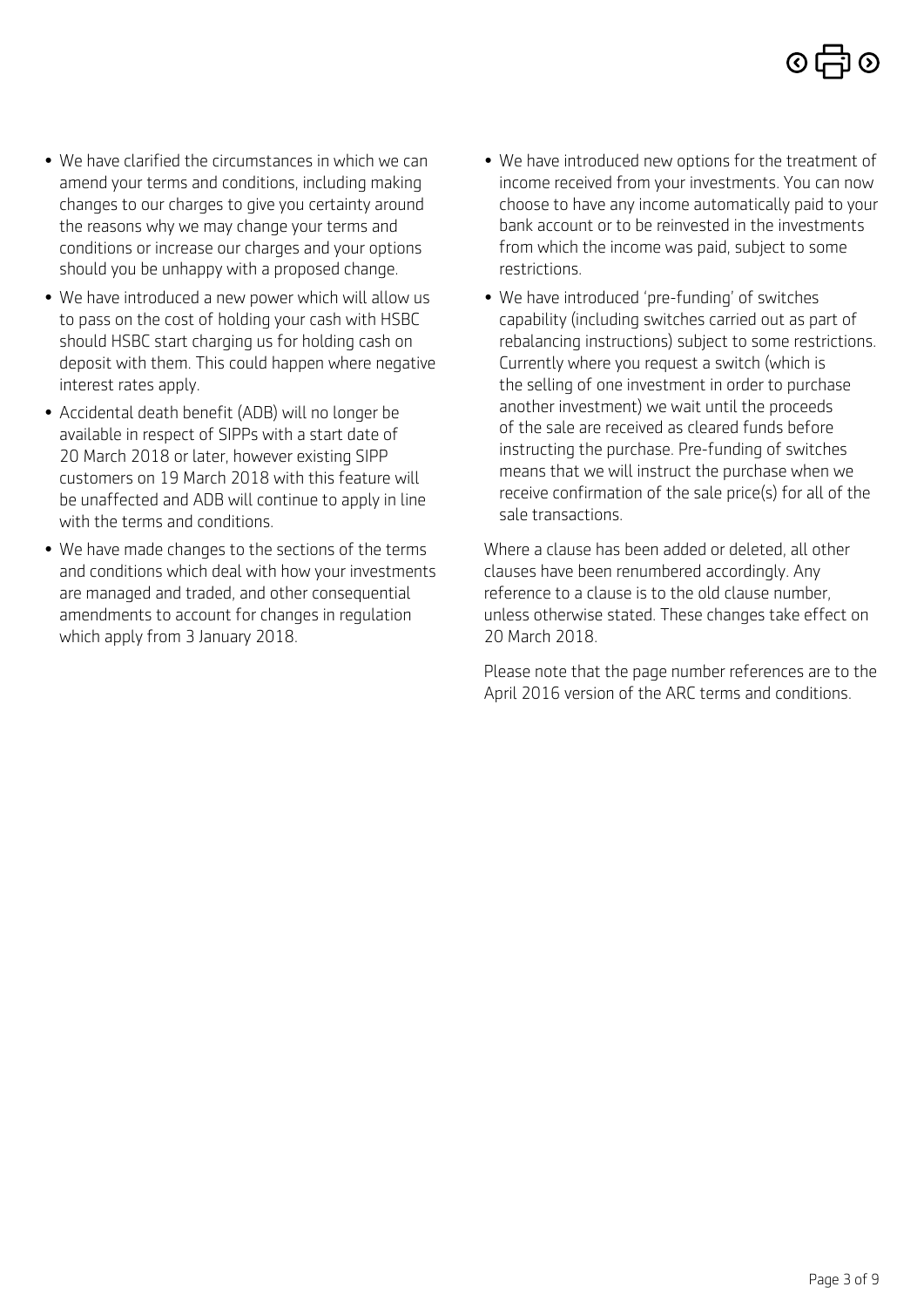## Page(s)  $|$  Change

#### Part 1 ARC terms and conditions

| $\mathbf{1}$   | The effective date of the document has been changed from 'April 2016' to 'March 2018'.                                                                                                                                                                                                                                                                                                                                                                                                |
|----------------|---------------------------------------------------------------------------------------------------------------------------------------------------------------------------------------------------------------------------------------------------------------------------------------------------------------------------------------------------------------------------------------------------------------------------------------------------------------------------------------|
| 6              | The definition of 'Accidental death benefit' has been amended because SIPPs with a start date of<br>20 March 2018 or later will no longer have the accidental death benefit feature.                                                                                                                                                                                                                                                                                                  |
| $\overline{7}$ | The definition of 'Aegon initial charge' has been deleted as this charge has been removed.                                                                                                                                                                                                                                                                                                                                                                                            |
| $\overline{7}$ | A new definition of 'Aegon UK Retail Order Execution Policy' has been added due to regulatory<br>changes applying from 3 January 2018.                                                                                                                                                                                                                                                                                                                                                |
| $\overline{7}$ | A new definition of 'Consolidated natural income' has been added which is linked to the new options<br>introduced in clause 8.3.                                                                                                                                                                                                                                                                                                                                                      |
| $\overline{7}$ | A new definition of 'Dealing point' has been added. This replaces the existing definition of 'Valuation<br>point' which has been deleted.                                                                                                                                                                                                                                                                                                                                             |
| 8              | The definition of 'Equity' has been amended to clarify what an equity is.                                                                                                                                                                                                                                                                                                                                                                                                             |
| 9              | The definition of 'Hedge fund' has been deleted as a hedge fund is not available as a new investment<br>option.                                                                                                                                                                                                                                                                                                                                                                       |
| 9              | A new definition of 'Income' has been added which is linked to the new options introduced in clause 8.3.                                                                                                                                                                                                                                                                                                                                                                              |
| 9              | A new, separate, definition of 'Investment trust' has been added. Investment trusts were previously<br>included in the definition of 'Equity'.                                                                                                                                                                                                                                                                                                                                        |
| 9              | A new definition of 'Investment trust trading' has been added.                                                                                                                                                                                                                                                                                                                                                                                                                        |
| 9              | A new definition of 'Legal Entity Identifier' has been added as a result of regulatory changes applying<br>from 3 January 2018.                                                                                                                                                                                                                                                                                                                                                       |
| 9              | A new definition of 'Natural Person's Unique Identifier' has been added as a result of regulatory<br>changes applying from 3 January 2018.                                                                                                                                                                                                                                                                                                                                            |
| 11             | The definition of 'Structured product' has been amended because structured products are not<br>available as a new investment option from 3 January 2018.                                                                                                                                                                                                                                                                                                                              |
| 11             | A new definition of 'UK UCITS' has been added and is referred to in Part 1 Section $B$ – the ISA.                                                                                                                                                                                                                                                                                                                                                                                     |
| 11             | Clause 3.1 has been amended to clarify that while we treat all customers as retail customers, other<br>bodies may regard you as a professional client or eligible counterparty and therefore some options<br>such as access to the Financial Services Compensation Scheme and the Financial Ombudsman Service<br>would not be available to you. Clause 3.1 has also been amended to clarify that we do not offer<br>customers the option to select a different client classification. |
| 15             | A new clause 5.3.7 vi has been added. This clause introduces our ability to pass on the cost of<br>depositing your money with HSBC (the bank which currently provides our banking facilities) should<br>HSBC start to charge us for depositing your money with them.                                                                                                                                                                                                                  |
| 15             | Clause 5.3.8 has been updated to set out the circumstances in which HSBC might charge us to deposit<br>your money with them. This would only happen if interest rates fell to a negative rate. We would<br>always tell you if we were going to pass this cost onto you.                                                                                                                                                                                                               |
| 17             | Clause 6.2.4 has been updated to confirm that we will collect reqular contributions by direct debit on<br>the 2 <sup>nd</sup> business day of the month, unless we agree a different date with you.                                                                                                                                                                                                                                                                                   |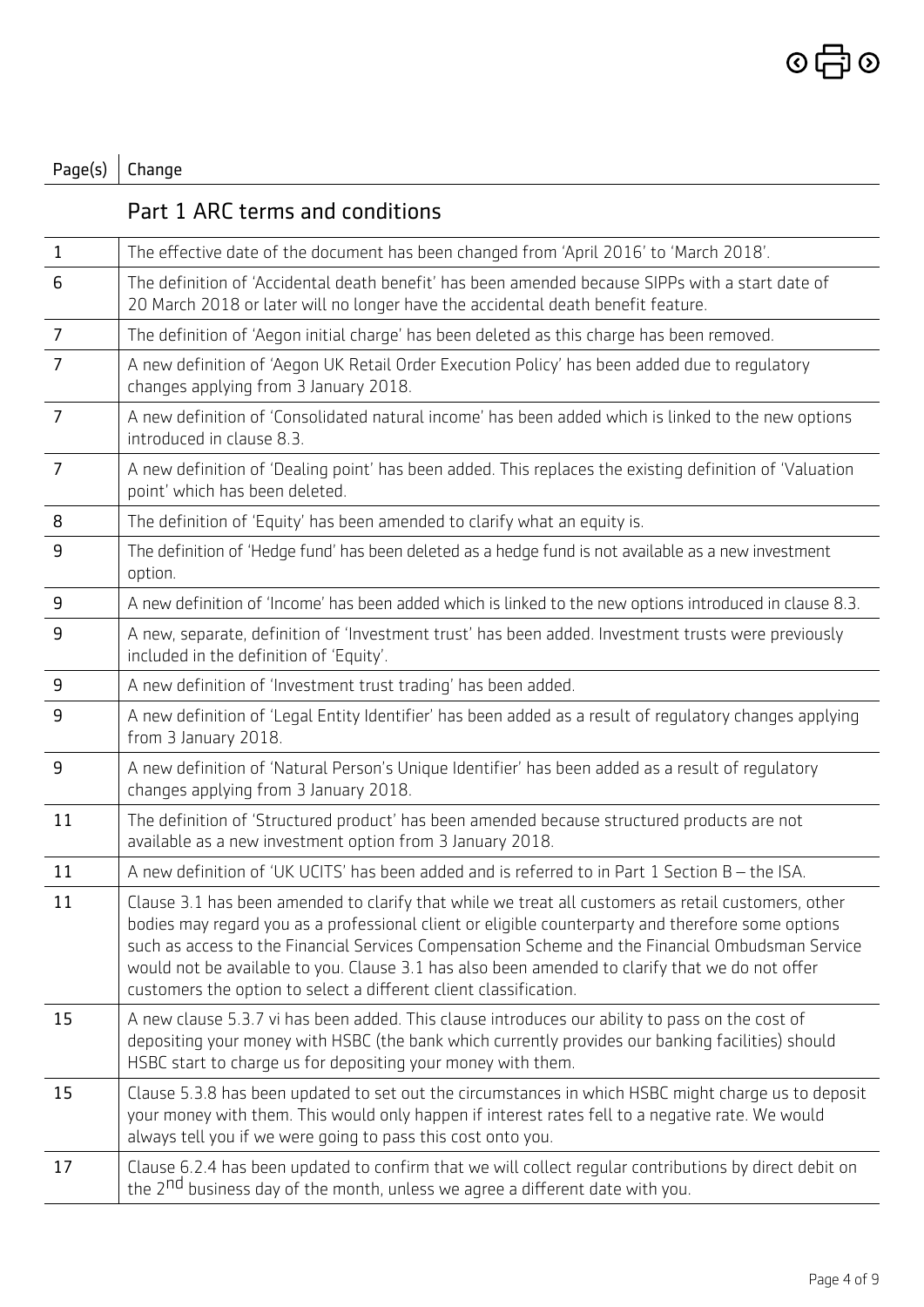| 18 | A new clause 6.2.5 has been added which explains that we can refuse to accept contributions and<br>transfer payments into your product wrapper or withdrawal requests where you, a third party paying<br>contributions on your behalf or your employer is listed on a sanctions list.                                                                                                                                                                                                                                                                                                                                                                                                                                                                                                        |
|----|----------------------------------------------------------------------------------------------------------------------------------------------------------------------------------------------------------------------------------------------------------------------------------------------------------------------------------------------------------------------------------------------------------------------------------------------------------------------------------------------------------------------------------------------------------------------------------------------------------------------------------------------------------------------------------------------------------------------------------------------------------------------------------------------|
| 19 | Clause 7.1.8 has been amended to reflect changes set out in clause 3.1.                                                                                                                                                                                                                                                                                                                                                                                                                                                                                                                                                                                                                                                                                                                      |
| 20 | Clause 7.2.9 is deleted as we will no longer seek to nominate an alternative investment where an<br>investment is removed from the service, is closed or is suspended.<br>Clauses 7.2.6, 7.2.7 and 7.2.8 are amended too as we will no longer nominate such an alternative<br>investment.                                                                                                                                                                                                                                                                                                                                                                                                                                                                                                    |
| 21 | Clause 7.3 has been amended to reflect the change to the definition of 'Equity' and to reflect changes<br>to the gating system as a result of regulatory changes applying from 3 January 2018. Details of the<br>gating system can now be found on the service or through your adviser (if you have one).                                                                                                                                                                                                                                                                                                                                                                                                                                                                                    |
| 23 | A new clause 7.5.6 has been added which explains that as a result of requlatory changes applying<br>from 3 January 2018 where you request to sell and/or purchase equities, investment trusts or<br>exchange traded funds we may have to request additional information from you before processing<br>your instructions.                                                                                                                                                                                                                                                                                                                                                                                                                                                                     |
| 23 | Clause 7.7 has been amended to reflect changes in the way investment trusts are traded. Investment<br>trusts will be traded on a real time basis unless we advise otherwise, in which case they will be traded<br>on an aggregated basis and the terms of clause 7.8 will apply.                                                                                                                                                                                                                                                                                                                                                                                                                                                                                                             |
| 24 | Clause 7.9 has been updated to include reference to dealing minimums we may set. If we set such a<br>minimum this will be based on the relevant investment provider's/fund manager's dealing minimum<br>and may be higher than the investment provider's/fund manager's dealing minimum. We may set a<br>higher dealing minimum in order to protect against market movement - if we operate against the<br>investment provider's/fund manager's dealing minimum then a market movement between you<br>submitting your instruction and it being processed could result in you not meeting the investment<br>provider's/fund manager's minimum and you having to resubmit your instruction. If we set a slightly<br>higher dealing minimum then this should protect against a market movement. |
| 24 | Clause 7.10 is amended to clarify that settlement proceeds from any investment sales may be delayed<br>where an investment is experiencing liquidity issues.                                                                                                                                                                                                                                                                                                                                                                                                                                                                                                                                                                                                                                 |
| 24 | Clause 7.11 has been amended to reflect the introduction of 'pre-funding' and to clarify the process of<br>switching.                                                                                                                                                                                                                                                                                                                                                                                                                                                                                                                                                                                                                                                                        |
| 24 | Clause 7.12 has been amended to reflect the introduction of 'pre-funding' of switches. The amended<br>clause 7.12 details the process of pre-funding linked switches and sets out where we would not make<br>pre-funding of switches available to you.                                                                                                                                                                                                                                                                                                                                                                                                                                                                                                                                       |
|    | Clause 7.12 has also been amended to cover that due to regulatory changes applying from 3 January<br>2018, we will be unable to process a switch instruction where we do not hold certain information.                                                                                                                                                                                                                                                                                                                                                                                                                                                                                                                                                                                       |
| 24 | Clause 7.13.1 has been amended to clarify that only your adviser can set up automatic rebalancing<br>whereas your adviser or your discretionary fund manager can carry out a one-off rebalance.                                                                                                                                                                                                                                                                                                                                                                                                                                                                                                                                                                                              |
| 24 | Clause 7.13.2 has been amended to clarify that rebalancing will be set from the 19 <sup>th</sup> day of the<br>month following the establishment of your product wrapper, or from the 19 <sup>th</sup> day of the month<br>following the setting up of the rebalancing instruction and not as currently described.                                                                                                                                                                                                                                                                                                                                                                                                                                                                           |
| 25 | Clause 7.13.6 has been amended to clarify that if you change any investments which are subject to a<br>rebalancing instruction then this rebalancing instruction will cease to apply and you would have to ask<br>your adviser to reconfirm the rebalancing instruction if you want it to continue to apply. If your adviser<br>changes your investments which are subject to a rebalancing instruction, the rebalancing instruction<br>will continue to apply unless it is cancelled.                                                                                                                                                                                                                                                                                                       |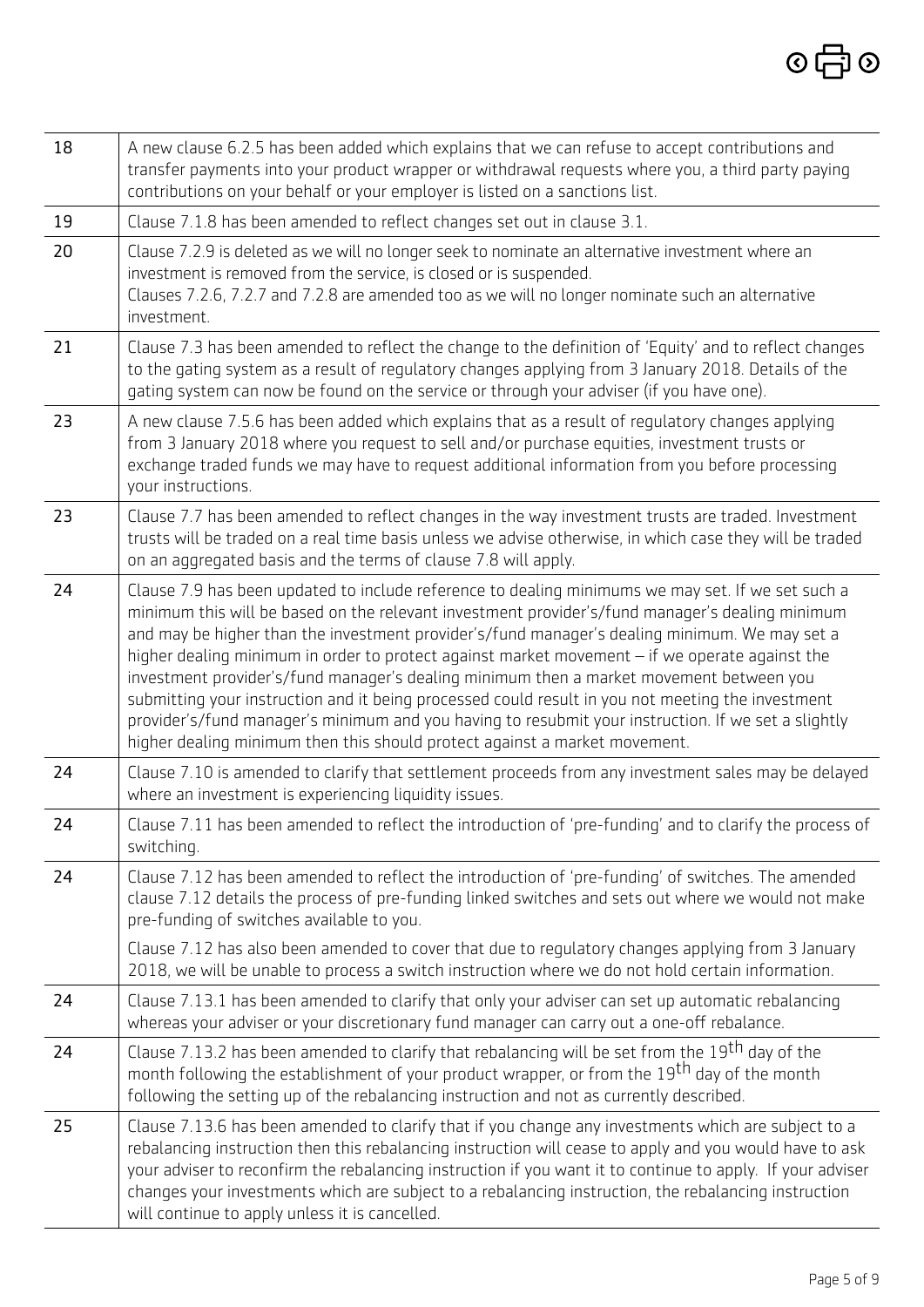| 25 | Clause 7.13.11 has been amended to clarify that valuation calculations will be carried out on the 19 <sup>th</sup><br>day of the month in which we carry out the rebalancing and not as currently described.                                                                                                                                                                                                                                                                                                                                                                     |
|----|----------------------------------------------------------------------------------------------------------------------------------------------------------------------------------------------------------------------------------------------------------------------------------------------------------------------------------------------------------------------------------------------------------------------------------------------------------------------------------------------------------------------------------------------------------------------------------|
| 25 | Clause 7.13.12 has been amended to reflect the introduction of the pre-funding of switches feature.                                                                                                                                                                                                                                                                                                                                                                                                                                                                              |
| 25 | A new clause 7.13.13 has been added to cover that due to regulatory changes applying from 3 January<br>2018, we will not be able to process a rebalancing instruction where we do not hold certain information.                                                                                                                                                                                                                                                                                                                                                                  |
| 26 | Clause 7.15 has been amended to reflect the change in definition of 'Equity'.                                                                                                                                                                                                                                                                                                                                                                                                                                                                                                    |
| 27 | Clause 8.3 has been updated to include additional options available to you in respect of income received<br>from your investments. We have introduced the option for you to choose to have income received from<br>your investments paid to your bank account (described as consolidated natural income) or to reinvest the<br>income in your investments. Alternatively you can request that any income received is directed to your<br>product wrapper cash facility. If we receive no instructions from you the default will be to add the income<br>into your cash facility. |
|    | • A new clause 8.3.1 has been introduced which sets out general information about the options available<br>to you and the restrictions which apply.                                                                                                                                                                                                                                                                                                                                                                                                                              |
|    | There are some investment types which we cannot accept instructions in respect of and so any income<br>received will be credited to your cash facility as would have previously happened.                                                                                                                                                                                                                                                                                                                                                                                        |
|    | If you wish to provide us with instructions to pay out the income to you or reinvest the income your<br>adviser can do this online.                                                                                                                                                                                                                                                                                                                                                                                                                                              |
|    | The clause also explains that during the period between the income being credited to your cash facility<br>and the date on which we pay the income out to you or we reinvest your income as appropriate, the<br>income in your cash facility is ring-fenced for this purpose and will not be used for any other purpose.<br>For example, the income will not be used to pay another withdrawal which is due to be deducted from<br>your cash facility.                                                                                                                           |
|    | • A new clause 8.3.2 has been introduced which provides information where you select to have the income<br>paid out to your nominated bank account as consolidated natural income.                                                                                                                                                                                                                                                                                                                                                                                               |
|    | There will be one payment a month of consolidated natural income and all income payments will be<br>consolidated and paid to your bank account on or around the $12th$ day of the month.                                                                                                                                                                                                                                                                                                                                                                                         |
|    | There is a minimum amount of £2.50 below which we will not pay the consolidated natural income out<br>to you and it will remain ring-fenced in your cash facility until the minimum amount is reached.                                                                                                                                                                                                                                                                                                                                                                           |
|    | We cannot accept an instruction to pay out consolidated natural income to you in respect of your SIPP.                                                                                                                                                                                                                                                                                                                                                                                                                                                                           |
|    | You cannot select consolidated natural income where you are already in receipt of regular withdrawals.                                                                                                                                                                                                                                                                                                                                                                                                                                                                           |
|    | • A new clause 8.3.3 has been introduced which provides information where you select to reinvest the income.                                                                                                                                                                                                                                                                                                                                                                                                                                                                     |
|    | We will typically reinvest your income within the next two Aegon dealing points, however where the<br>amount of income is below the minimum amount set by us for reinvestment, we will not reinvest<br>the income and it will remain in your cash facility and the income is ring-fenced for the purpose of<br>reinvestment.                                                                                                                                                                                                                                                     |
| 28 | Clause 9.2 iii has been amended to reflect that you no longer have to submit a written instruction to<br>us to set up or amend any ongoing adviser charge as your adviser can now do this using the online<br>service as described in clause 10.4.7.                                                                                                                                                                                                                                                                                                                             |
| 28 | Clause 9.2 v is amended to clarify that your nominated bank account must be a UK bank account<br>unless we agree otherwise with you.                                                                                                                                                                                                                                                                                                                                                                                                                                             |
| 28 | Clause 9.3 has been amended to reflect requlatory changes effective from 3 January 2018. As a result<br>of these changes the frequency of certain statements will change to 3 monthly as described in clause<br>9.3.1 ii                                                                                                                                                                                                                                                                                                                                                         |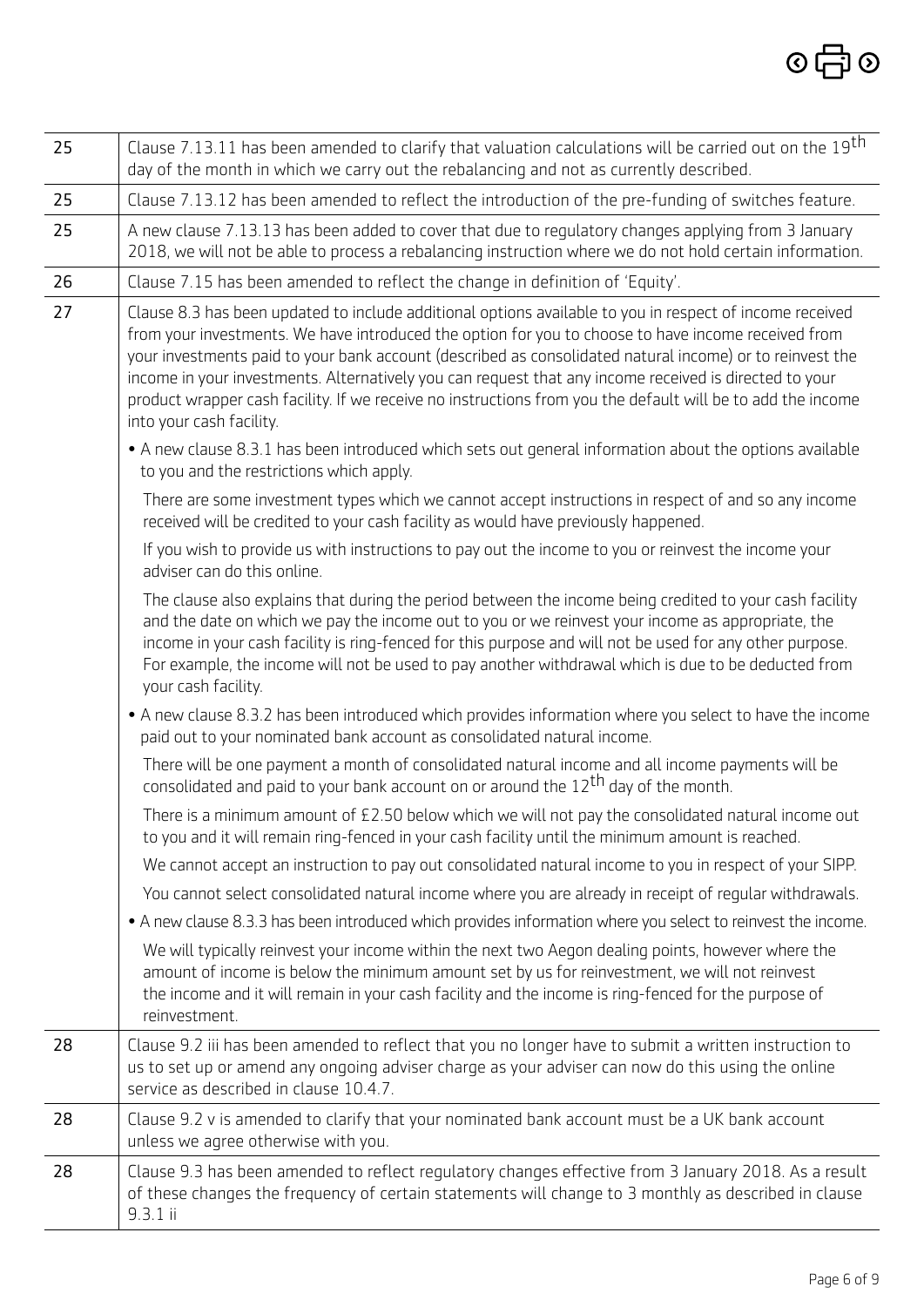| 31 | Clause 10.1.3 is amended to clarify that any payment we make to your nominated bank account<br>will be made in Pound Sterling only, even where we have agreed to make payment to a bank account<br>outside the UK.                                                                                                                                                                                                                                                                                                                                                                                                                                                                                                                                            |
|----|---------------------------------------------------------------------------------------------------------------------------------------------------------------------------------------------------------------------------------------------------------------------------------------------------------------------------------------------------------------------------------------------------------------------------------------------------------------------------------------------------------------------------------------------------------------------------------------------------------------------------------------------------------------------------------------------------------------------------------------------------------------|
| 31 | Clause 10.3.1 is deleted in its entirety as we currently do not take an initial charge from you. The<br>clauses following the existing 10.3.1 have been renumbered accordingly.                                                                                                                                                                                                                                                                                                                                                                                                                                                                                                                                                                               |
| 33 | Clause 10.3.3.3 has been amended to clarify that where a customer fee applies to your policy this will<br>not increase each year in line with the Average Weekly Earnings index and will only increase if a new<br>scheme price is arranged with your employer.                                                                                                                                                                                                                                                                                                                                                                                                                                                                                               |
| 35 | Clause 10.3.8 has been amended to reflect the change in definition of 'Equity' and introduction of new<br>definition 'Investment Trust'.                                                                                                                                                                                                                                                                                                                                                                                                                                                                                                                                                                                                                      |
| 35 | Clause 10.3.9 has been amended to reflect the change in definition of 'Equity' and introduction of new<br>definition 'Investment Trust'.                                                                                                                                                                                                                                                                                                                                                                                                                                                                                                                                                                                                                      |
| 36 | Clause 10.3.11 (which will be renumbered 10.3.10 in the updated terms and conditions) has been<br>amended to make the scenarios in which we may vary the charges we take (including increasing<br>charges or introducing a new charge) fairer and clearer to you. The clause sets out that we will only<br>change charges where we have a valid reason to do so and will only ever set charges to a level we<br>believe is not excessive. If you are unhappy with a proposed change to the charges you can terminate<br>your use of the ARC service and request a withdrawal or transfer as applicable at no cost to you. Any<br>charges which are due to be paid prior to us notifying you of a proposed change to charges would still<br>be due to be paid. |
| 36 | Clause 10.4.2 has been amended to clarify that once any adviser charge has left your cash facility<br>you have no further liability in respect of that particular payment. Once it has left your cash facility it<br>cannot be altered or returned to you by us.                                                                                                                                                                                                                                                                                                                                                                                                                                                                                              |
| 37 | Clause 10.4.7.1 is updated to allow for ongoing adviser charge to be paid monthly or quarterly.                                                                                                                                                                                                                                                                                                                                                                                                                                                                                                                                                                                                                                                               |
| 38 | A new clause 10.4.7.2 has been included which sets out how the ongoing adviser charge will be<br>calculated where it is paid on a quarterly basis.                                                                                                                                                                                                                                                                                                                                                                                                                                                                                                                                                                                                            |
| 38 | The existing clause 10.4.7.2 has been renumbered 10.4.7.3 and is updated to clarify that your adviser<br>can set up or change the amount of the ongoing adviser charge using the online service without your<br>written instruction. If your adviser were to make any changes using the online service to the ongoing<br>adviser charge we would notify you of these changes. You can continue to provide written instructions<br>to set up or amend the ongoing adviser charge if you prefer.                                                                                                                                                                                                                                                                |
| 40 | Clause 11 has been amended to clarify how you or we can terminate your use of the ARC service and<br>close your product wrappers. Currently we'll give you at least 28 days' written notice if we are going to<br>stop offering products to you. After the changes, we'll give you at least three months'<br>written notice if we decide to stop offering products to you. We are introducing a new term (see also<br>new clause 6.2.5) that explains that where you or a third party who is paying contributions on your<br>behalf are named on a sanctions list or you are no longer resident in the UK or you become a citizen of<br>another country we reserve the right to stop providing products to you immediately.                                   |
| 40 | Clause 13.2 has been amended as a result of regulatory change applying from 3 January 2018. We<br>maintain the Aegon UK Retail Order Execution Policy which is available on request or through the ARC<br>Service. You must read this policy before instructing us to buy or sell investments on your behalf.                                                                                                                                                                                                                                                                                                                                                                                                                                                 |
| 42 | A new clause 13.5.1 is introduced to clarify that where you receive correspondence from us which<br>contains incorrect information you must notify us of any such errors as soon as possible.                                                                                                                                                                                                                                                                                                                                                                                                                                                                                                                                                                 |
| 42 | A new clause 13.5.6 is introduced to cover that we will record and monitor telephone calls with you<br>and we will keep these records for as long as is required under applicable law and requlation.                                                                                                                                                                                                                                                                                                                                                                                                                                                                                                                                                         |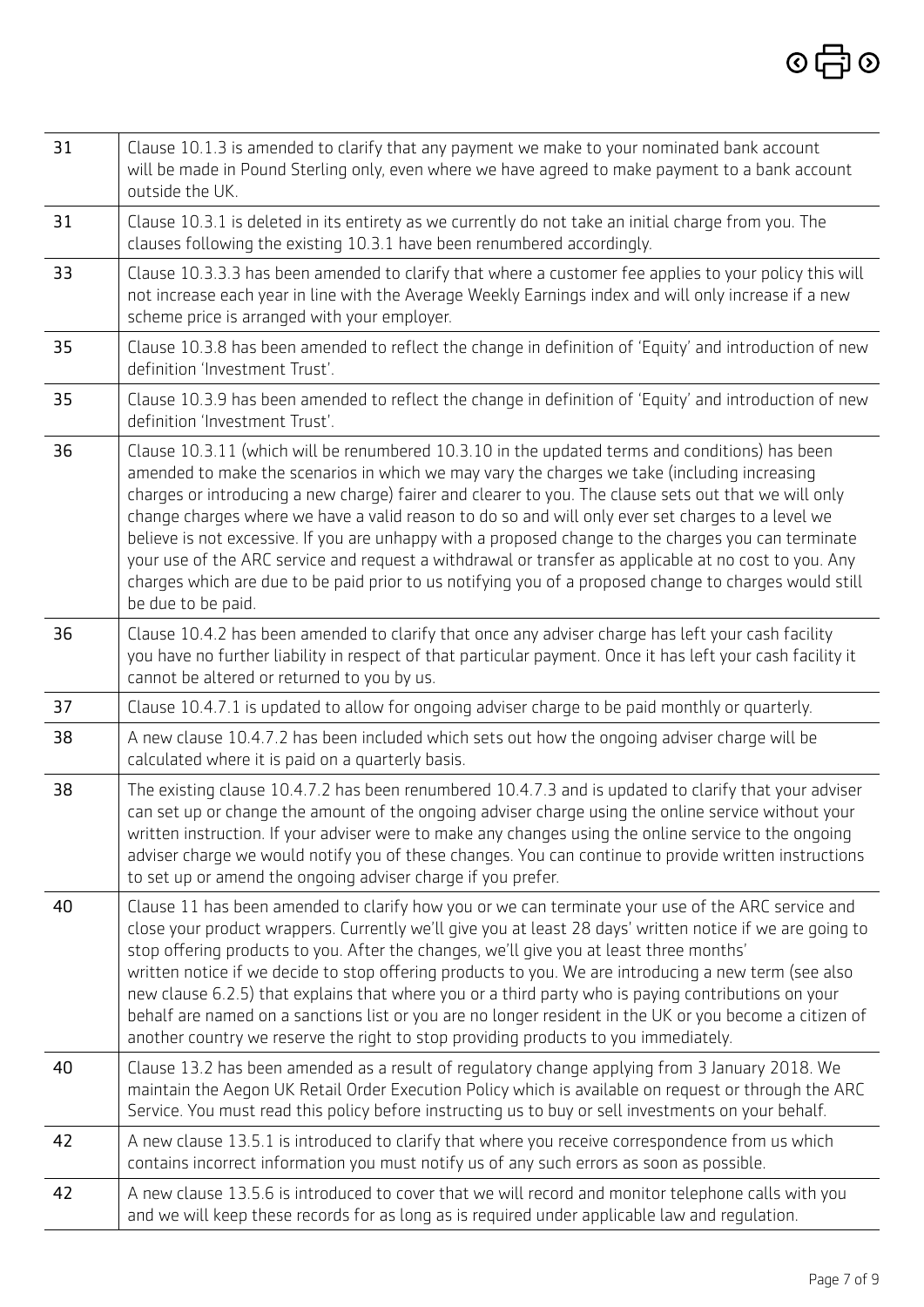| 42 | Clause 13.6 has been amended to make the scenarios in which we may change our terms and<br>conditions fairer and clearer to you. The clause sets out that we will only amend our terms and<br>conditions where we have a valid reason to do so and will only ever exercise these amendment powers<br>in a reasonable and proportionate manner. If you are unhappy with a proposed change to the terms<br>and conditions you can terminate your use of the ARC service and request a withdrawal or transfer<br>as applicable at no cost to you. Any charges which are due to be paid prior to us notifying you of a<br>proposed change to our terms and conditions would still be due to be paid. |
|----|--------------------------------------------------------------------------------------------------------------------------------------------------------------------------------------------------------------------------------------------------------------------------------------------------------------------------------------------------------------------------------------------------------------------------------------------------------------------------------------------------------------------------------------------------------------------------------------------------------------------------------------------------------------------------------------------------|
| 44 | A new clause 13.9.10 has been introduced which sets out that electronic communications between us<br>will be monitored and we will keep these records for as long as is required under applicable law and<br>requlation.                                                                                                                                                                                                                                                                                                                                                                                                                                                                         |

### Part 1 Section A – the GIA

| -46 | Clause 3.3 is amended to reflect changes in tax legislation and the tax treatment within the GIA.                                                                                                                                                                                                                                                                                                              |
|-----|----------------------------------------------------------------------------------------------------------------------------------------------------------------------------------------------------------------------------------------------------------------------------------------------------------------------------------------------------------------------------------------------------------------|
| 47  | Clause 6.1 is amended to reflect a change in process in respect of your death. On notification of your<br>death we currently sell all your investments in your GIA and place the proceeds of sale in your GIA cash<br>facility. From 20 March 2018 we will no longer sell your investments but rather they will continue to<br>be held until we receive instructions from your legal personal representatives. |

#### Part 1 Section B – the ISA

| 49 | Clause 4.2 has been amended to reflect the different ISA types which are now available (please note<br>that we currently only offer a stocks and shares ISA).                                                                                                                                                                                                                                                            |
|----|--------------------------------------------------------------------------------------------------------------------------------------------------------------------------------------------------------------------------------------------------------------------------------------------------------------------------------------------------------------------------------------------------------------------------|
| 49 | Clause 5 has been amended to remove wording that is out of date as we no longer offer a cash ISA.                                                                                                                                                                                                                                                                                                                        |
| 51 | Clause 12.1 has been amended to reflect a change in tax legislation. The tax treatment of your ISA on<br>death will depend on the date of your death, as follows:                                                                                                                                                                                                                                                        |
|    | • if you die on or before 5 April 2018, your ISA ceases to be tax exempt from the date of your death;                                                                                                                                                                                                                                                                                                                    |
|    | • if you die on or after 6 April 2018, your ISA will remain tax exempt subject to the provisions of the<br>ISA Requlations.                                                                                                                                                                                                                                                                                              |
| 51 | Clause 12.2 is amended to reflect a change in process in respect of your death. On notification of your<br>death we currently sell all your investments in your ISA and place the proceeds of sale in a GIA cash<br>facility. From 20 March 2018 we will no longer sell your investments but rather they will continue to<br>be held in your ISA until we receive instructions from your legal personal representatives. |

### Part 1 Section C – the SIPP

| -57 | Clause 13.1 is amended to clarify that you may need to have a minimum fund value before you can<br>select the drawdown option. Details of this minimum can be found in the key features which are<br>available on our website.                                                                                                                                                        |
|-----|---------------------------------------------------------------------------------------------------------------------------------------------------------------------------------------------------------------------------------------------------------------------------------------------------------------------------------------------------------------------------------------|
| -60 | Clause 16.4.1 is amended to reflect that from 25 July 2016 we stopped accepting new binding<br>nominations. We will continue to recognise binding nominations received before this date. The<br>exception to this change is where you have a Secure Retirement Income account with a joint life as we<br>will continue to recognise any binding nominations received after that date. |
| -61 | Clause 16.10 has been amended to reflect that accidental death benefit will no longer be available to<br>SIPPs with a start date of 20 March 2018 or later.                                                                                                                                                                                                                           |